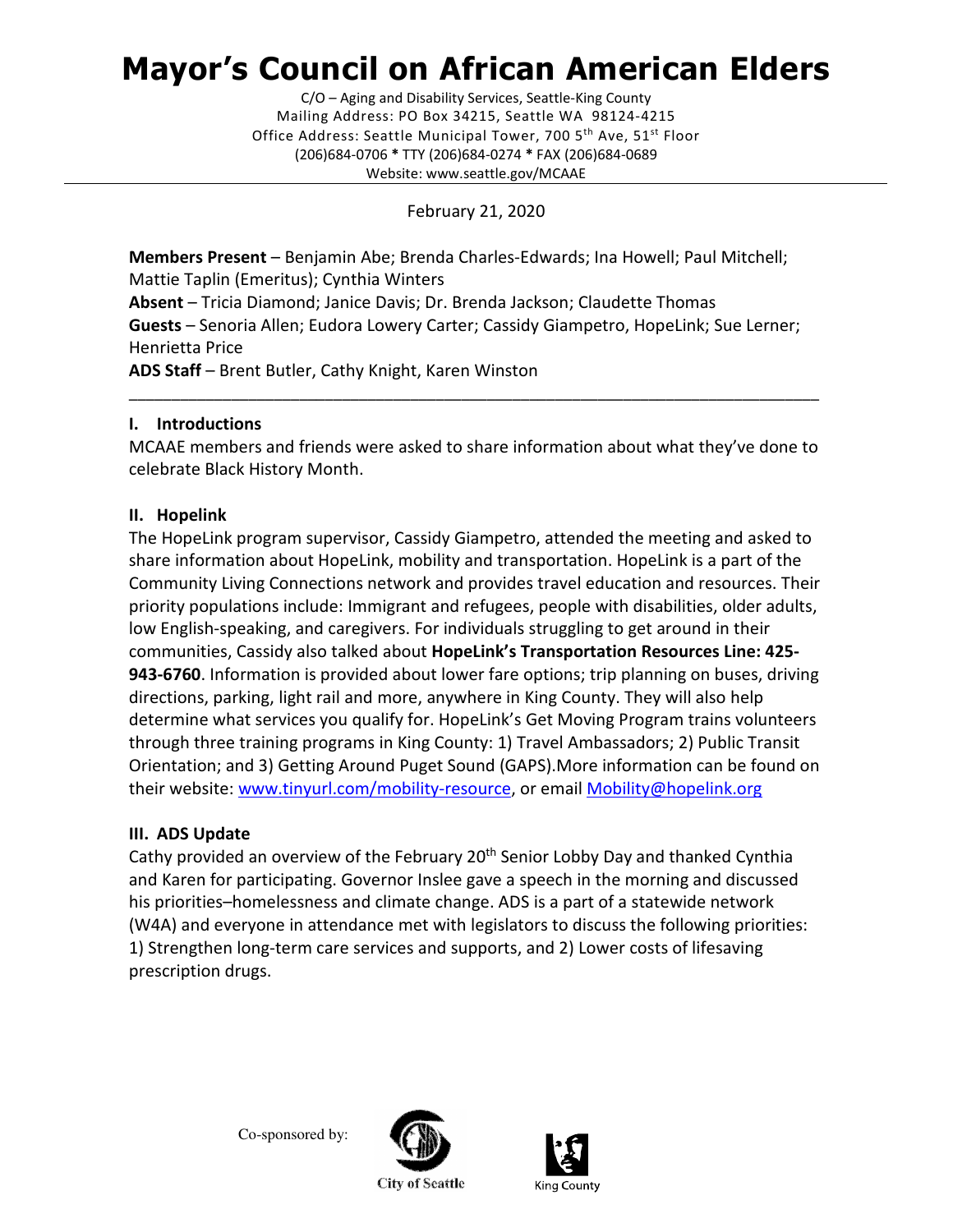## IV. Re-Appointment Update

 Karen reported that the names of members who would like to be re-appointed were forwarded to the Mayor's Office for approval January 27<sup>th</sup>. The Mayor's External Affairs Liaison, Arielle Wesley-Washington, is also looking for interested individuals to fill the two vacancies. Karen will continue to provide updates on the process.

## V. Fred Hutchinson Project

 Brenda reported that Fred Hutchinson Cancer Research Center is currently planning an event in March that will focus on celebrating Black women and men, with a focus on physical and mental health across generations. The Fred Hutch Community Partners Coordinator, Russell Campbell is the lead, and Brenda will be representing the MCAAE on the planning committee. So far, she has attended one meeting and will keep members informed as plans for the event develop.

## VI. 2020 Work Plan Priorities

 Brenda reviewed the summary from the January retreat, then asked members who did not attend to add their vote to the list below.

|    | <b>Priority Items</b>                                              | Jan. $24th$<br><b>Votes</b> | <b>Feb. 21</b><br><b>Votes</b> |
|----|--------------------------------------------------------------------|-----------------------------|--------------------------------|
|    | 1. Advocate for an AAEP Registered Nurse                           |                             |                                |
|    | Lobby King County Councilman Girmay Zahilay                        | 6                           | 9                              |
|    | Connect with Public Health - Seattle/King Co.                      |                             |                                |
|    | 2. Property Tax (outreach and assistance)                          | 7<br>4                      |                                |
|    | Collaborate with senior centers and King Co. Tax Assessor's Office |                             |                                |
| 3. | <b>Increase MCAAE visibility</b>                                   |                             |                                |
|    | Housing (asst. with property tax applications)<br>٠                | 5                           | 8                              |
|    | Member business cards                                              |                             |                                |
|    | <b>MCAAE</b> magnets<br>$\bullet$                                  |                             |                                |
|    | 4. Build community with Africans and African Americans**           | 5                           | 5                              |
|    | AARTH (HIV/AIDS education)                                         |                             |                                |
|    | 5. Community Presentation: Domestic Violence & Elder Abuse         |                             |                                |
|    | Work with Betty Williams-Watson, Exec. Director Multi-             | 1                           | 5                              |
|    | Communities                                                        |                             |                                |
|    | 6. Standing Events                                                 |                             |                                |
|    | Grandparents Day - September 13, 2020                              |                             |                                |
|    | Include Zelda Foxall's presentation<br>$\circ$                     |                             |                                |
|    | African American Caregivers Forum - November 14, 2020<br>$\bullet$ |                             |                                |
|    | Holiday Meet-n-Greet - December 18, 2020                           |                             |                                |

 \*\* Re: #4 – Karen reported that African Americans Reach & Teach Health Ministry (AARTH) received funding from the City of Seattle to address HIV/AIDS and chronic diseases educational programs to target African American diaspora. AARTH is interested in partnering the MCAAE on a possible project.